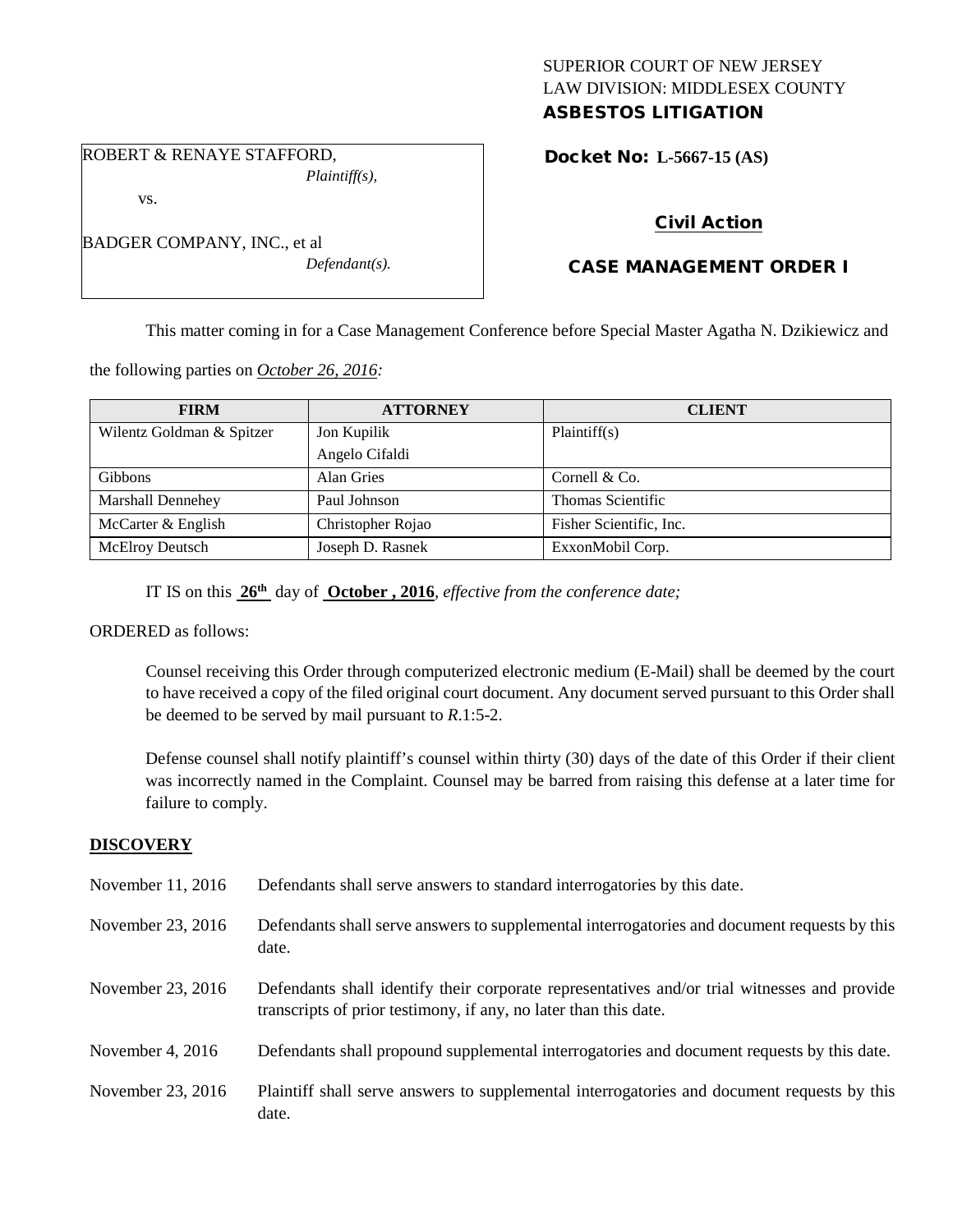- January 13, 2017 Fact discovery, including depositions, shall be completed by this date. Plaintiff's counsel shall contact the Special Master within one week of this deadline if all fact discovery is not completed.
- January 13, 2017 Depositions of corporate representatives shall be completed by this date.

### **EARLY SETTLEMENT**

January 20, 2017 Settlement demands shall be served on all counsel and the Special Master by this date.

#### **SUMMARY JUDGMENT MOTION PRACTICE**

| January 20, 2017 | Plaintiff's counsel shall advise, in writing, of intent not to oppose motions by this date. |
|------------------|---------------------------------------------------------------------------------------------|
| February 3, 2017 | Summary judgment motions shall be filed no later than this date.                            |
| March 3, 3017    | Last return date for summary judgment motions.                                              |

#### **MEDICAL DEFENSE**

- January 13, 2017 Plaintiff shall serve medical expert reports by this date.
- January 13, 2017 Upon request by defense counsel, plaintiff is to arrange for the transfer of pathology specimens and x-rays, if any, by this date.
- May 1, 2017 Defendants shall identify its medical experts and serve medical reports, if any, by this date. **In addition, defendants shall notify plaintiff's counsel (as well as all counsel of record) of a joinder in an expert medical defense by this date.**

#### **LIABILITY EXPERT REPORTS**

- March 31, 2017 Plaintiff shall identify its liability experts and serve liability expert reports or a certified expert statement by this date or waive any opportunity to rely on liability expert testimony.
- May 1, 2017 Defendants shall identify its liability experts and serve liability expert reports, if any, by this date or waive any opportunity to rely on liability expert testimony.

### **ECONOMIST EXPERT REPORTS**

- March 31, 2017 Plaintiff shall identify its expert economists and serve expert economist report(s), if any, by this date or waive any opportunity to rely on economic expert testimony.
- May 1, 2017 Defendants shall identify its expert economists and serve expert economist report(s), if any, by this date or waive any opportunity to rely on economic expert testimony.

### **EXPERT DEPOSITIONS**

May 22, 2017 Expert depositions shall be completed by this date. To the extent that plaintiff and defendant generic experts have been deposed before, the parties seeking that deposition in this case must file an application before the Special Master and demonstrate the necessity for that deposition. To the extent possible, documents requested in a deposition notice directed to an expert shall

\_\_\_\_\_\_\_\_\_\_\_\_\_\_\_\_\_\_\_\_\_\_\_\_\_\_\_\_\_\_\_\_\_\_\_\_\_\_\_\_\_\_\_\_\_\_\_\_\_\_\_\_\_\_\_\_\_\_\_\_\_\_\_\_\_\_\_\_\_\_\_\_\_\_\_\_\_\_\_\_\_\_\_\_\_\_\_\_\_\_\_\_\_\_\_\_\_\_\_\_\_\_\_\_\_\_\_\_\_\_